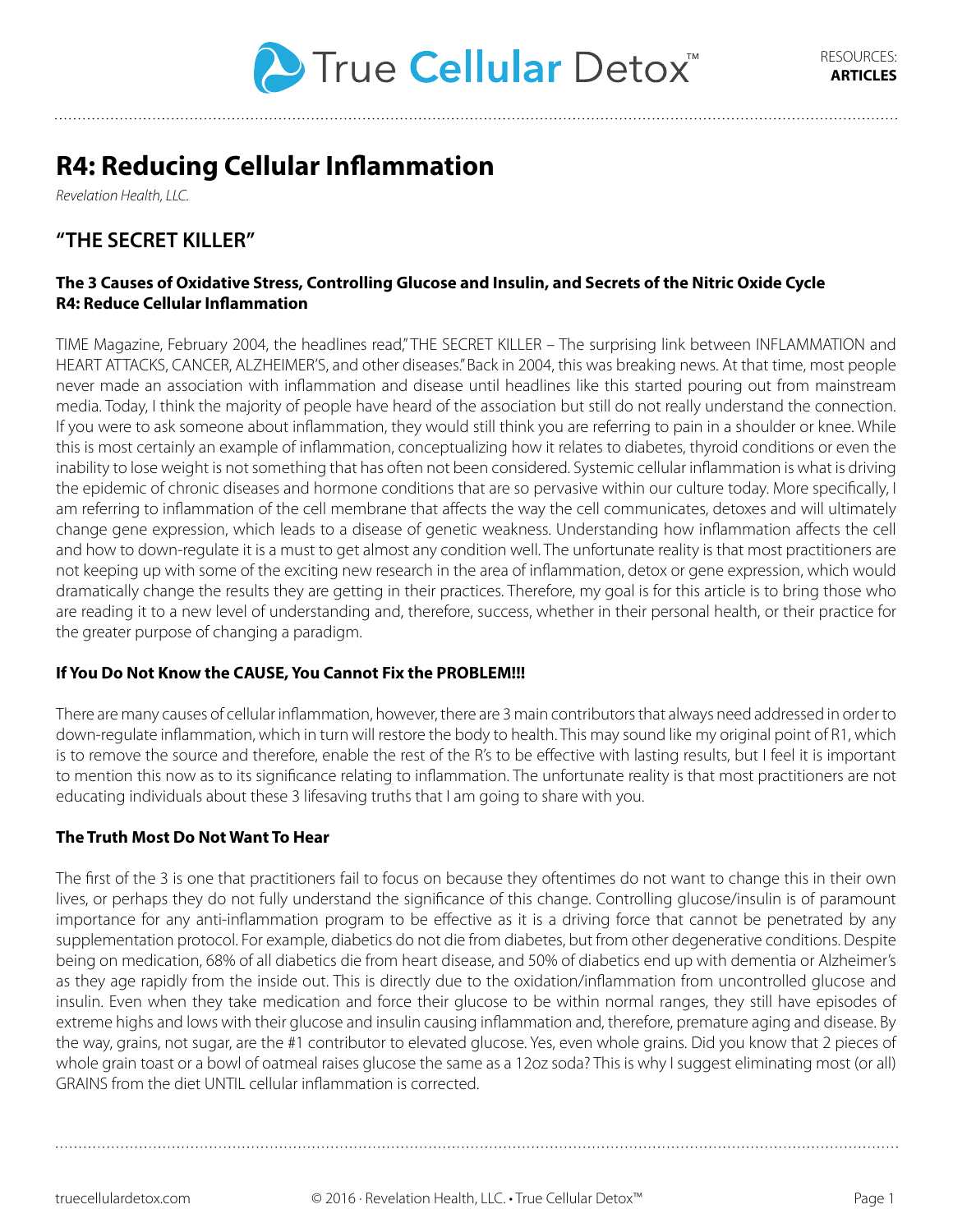

## **The Most Controversial Truth of All**

The 2nd major contributor to the cellular inflammation epidemic is "bad fats". Once again, I do not want to belabor the point of a past teaching (in R2, Regenerating the Cell Membrane), where I discuss "good fats vs. bad fats." However, recognizing its connection to inflammation is intended to remind and reiterate this information so as not to misplace its significance; especially considering it is counterintuitive to the message we hear today regarding fats. I wish it were as simple as just saying bad fats drive inflammation, but this is not so. It is imperative to identify them. When we look at new research about the cell membrane, it becomes clear that saturated fat and cholesterol (the 2 most "vilified" fats) are in fact, the 2 most necessary fats to regenerate the cell membrane. The irony is the fats being promoted by our "protective" government bodies for maintaining health are the real culprits. Oxidized and denatured polyunsaturated fats, which are in everything thing we eat in the form of vegetable oils, are the real bad guys. It is not that polyunsaturated fats are "bad" in and of themselves, but are very fragile and denature easily, which turns them into a bad fat. We are all familiar with the damaging effects of trans fats such as hydrogenated and partially hydrogenated oils, and many companies even promote their products using labels that say: "NO TRANS FATS ", but vegetable oils have now become the bigger issue. Even most fish oil is denatured because, it too, is polyunsaturated and very fragile. Recall from R2 that many people are taking too much fish oil causing "OMEGA 3 DOMINANCE", and not to mention, most of the fish oil is damaged and denatured, only driving inflammation even further. The simple truth is this: the opposite outcome is occurring for which was intended, by taking the fish oil in the first place. The bottom line is this; do the opposite of what the government is saying and get rid of the vegetable oils. Take an amazing supplement called VISTA by Systemic Formulas (which is the perfect balance of good fats and created by a biochemist with a brilliant mind who understands all too well what is at stake), and eat more grass-fed meat and dairy. This is another core principle of the True Cellular Detox™ Diet.

#### **The Hidden and Unspoken Truth**

Lastly, toxins are, in my opinion, the biggest driving factor of inflammation today. I have discussed this in every R of cellular healing, so I will not get into it here but I will say this: if you do not remove the hidden sources of toxins within your body, the chronic inflammation will NEVER be resolved. How many people do you have in your practice that still have "silver amalgam fillings" in their mouth? How many people are living in moldy homes? How many of them have undiagnosed Lyme disease? And how many are still drinking tap water and surrounding themselves with the toxic onslaught of modern-day living? That the personal care products they use every morning contain, on average, 518 chemicals that are known "hormone disruptors". Of course it is also our job to educate them on the causes of the "SECRET KILLER". Hidden toxic sources should not be an "unspoken truth" if you truly desire to change lives. If we do not, who will?

#### **The Theory That Changed My Life**

The last 10 years has brought volumes of new research in the area of inflammation. There is one area of research that changed me, my health and my pursuit of knowledge forever. In R3, I spoke of an inflammation cycle called the NO/ONOO Cycle. It is the brilliant work of a biochemist named Martin Pall. Pall, in his vast research of cellular inflammation and his NO/ONOO Cycle theory, has given us an answer for so many unexplainable illnesses. Suffering with my own unexplainable illness, this became a theory that changed my life. After I got most of my life back I faced perhaps the most troubling part of my illness; "multiple chemical sensitivity" (MCS). MCS is considered by most to be unexplainable, but Pall's theory gives a true etiology. MCS lies within the wake of so many chronic illnesses today and ruins lives. Most of these poor individuals go misunderstood and are told it is all their head; I can assure you FIRST HAND, it is not.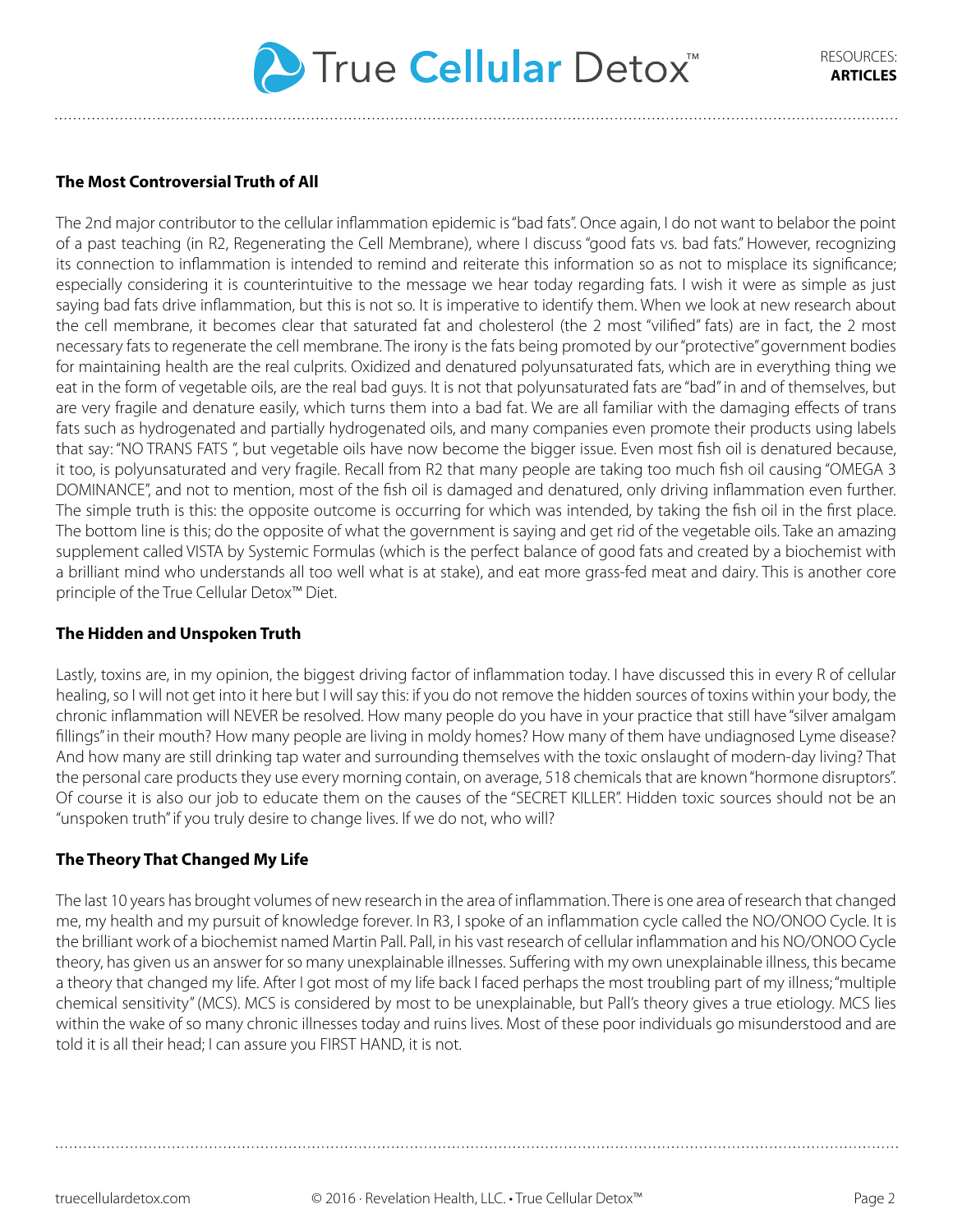

#### **Detox Was Not Enough**

At this point, most of you understand why reducing inflammation is one of the 5R's. However, the information about this new type of inflammation, which is driven by the NO/ONOO Cycle, led me to my final piece of the puzzle. Even after I emptied my bucket (removing my toxic load), I was still plagued by bizarre symptoms that seemed to appear out of nowhere. I think it was more frustrating because I would go days, weeks and sometimes even months without symptoms only to revisit symptoms that I had in my worst times. As a matter of fact, I recall saying many times to my wife, in my periodic states of desperation (even though random and infrequent by comparison), that I could not go back there. What I was most afraid of when I had overcome so much was revisiting the hell of my unexplainable illness that I thought I was delivered from. I simply couldn't understand, nor figure out, why these periodic episodes would come and go and leave me in such a frazzled state. At one point I realized that these episodes were not so random and I actually began to realize that they followed exposures to certain chemicals. It took time, but I began to isolate what those chemicals were and the various feelings or symptoms that they brought about. In fact, this is a good place for me to perhaps bring to your attention something I have found in many other people and not just myself; that a variety of chemicals that are sniffed either intentionally or unintentionally can bring about symptoms that are not random and need to be acknowledged. It may be the whiff of a diesel truck, or perhaps a woman's (or man's) fragrance on the street or in the office. I have even had first-hand experience with women staying sick and unwilling to admit that they were their own source of exacerbation. It's very difficult at times to remove the source when it's all around you and in your daily life. That still does not change that removing the obvious exacerbating sources is step one. I removed the sources I knew were affecting me, but there were just too many other exposures that would send me reeling backwards. I just couldn't go on like this. Especially when people think you're just nuts and at times you think that perhaps you are. Some years of living this reality myself left me searching for answers and this is when God allowed me to stumble upon Palls work.

#### **The How To**

After studying Pall's work as well as others, I began utilizing certain nutrients and antioxidants for the purpose of stopping the vicious cycle of inflammation (NO/ONOO Cycle). As I explained in R3, the NO/ONOO Cycle is a positive feedback that perpetuates inflammation within the cell. In this complicated cycle, chronic inflammation, driven by toxins, infections or stress of any type, stimulates certain nasty free radicals that can feed back into the perpetuating cycle that literally feeds itself. I was using several different supplements and individual nutrients that I had researched to stop the vicious cycle. It worked! I began to be a non-fearing, and almost excited, fully functional part society again. It's important to point out that just detox alone is not enough once the vicious cycle unleashes its fury of cellular inflammation. The toxins must come out, but the cycle must also be stopped to bring one back to a life of normal.

Taking a handful, or sometimes bagful, of supplements can get old and costly. With the insightful work of Shayne Morris, who I spoke of above and in many of my other writings, as well as some elements from my own research, we developed a product with Systemic Formulas called EPIC. If I only had this product when I was getting well it would have saved me years and money, not to mention the frustration of the search for answers. EPIC is the perfect combination of ingredients that down regulates the NO/ONOO Cycle in one bottle. It has impacted so many lives with no surprise to me. Anything that stems from so much pain and suffering is bound to change lives and EPIC has. The testimonies abound from a multitude of unexplainable illnesses as well as others.

#### **The New Frontier**

Research in the last 5 years has led to another exciting frontier in inflammation and its role in chronic disease. I have made mention of this frontier in some of the past "R's", it's called epigenetics . Changing gene expression is the core of epigenetics and the key to getting chronic inflammation-driven diseases well. I am going to discuss this in detail in R5 (Reestablishing